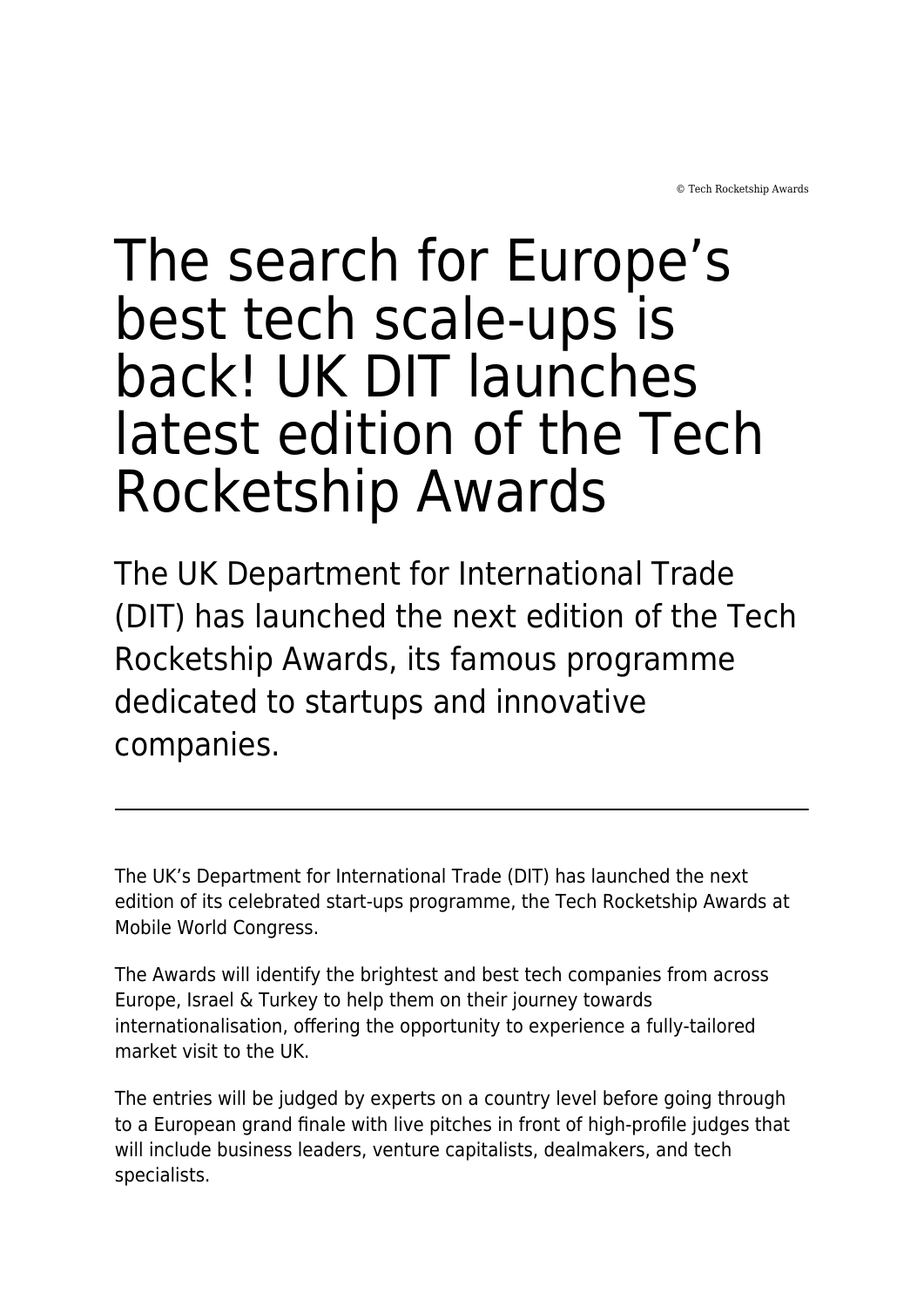The competition accelerates the global growth of the winners, through personally-curated direct meetings with the UK's world-leading ecosystem of investors, incubators and High Potential Opportunity clusters.

[Following the success of programmes](https://www.maddyness.com/uk/2020/12/10/discover-the-3-french-companies-selected-to-compete-in-the-tech-rocketship-awards/) in Europe, India, Japan, Taiwan, Australia and New Zealand, Tech Rocketships seeks scale-up businesses with innovative, technology-led solutions across a wide spectrum of industries and are ready to internationalise. The finalists will battle it out in a 'Dragon's Den'-style live pitch to identify Gold, Silver & Bronze winners.

## The Categories

The Tech Rocketship Awards Categories are:

AI 5G Agri-Tech Digital Health Cybersecurity

Climate Tech

There has also been a new award created to address the recent Atomico report highlighting the lack of funding for diverse businesses, a Diversity in Tech Award.

Further, as part of the campaign's outreach programme, the UK Department for International Trade will run a series of workshops in partnership with the Global Entrepreneur Programme, awards partners, and UK nations and regions, aimed at providing applicants with expert personal advice on:

High Potential Opportunities in the thriving UK tech ecosystem